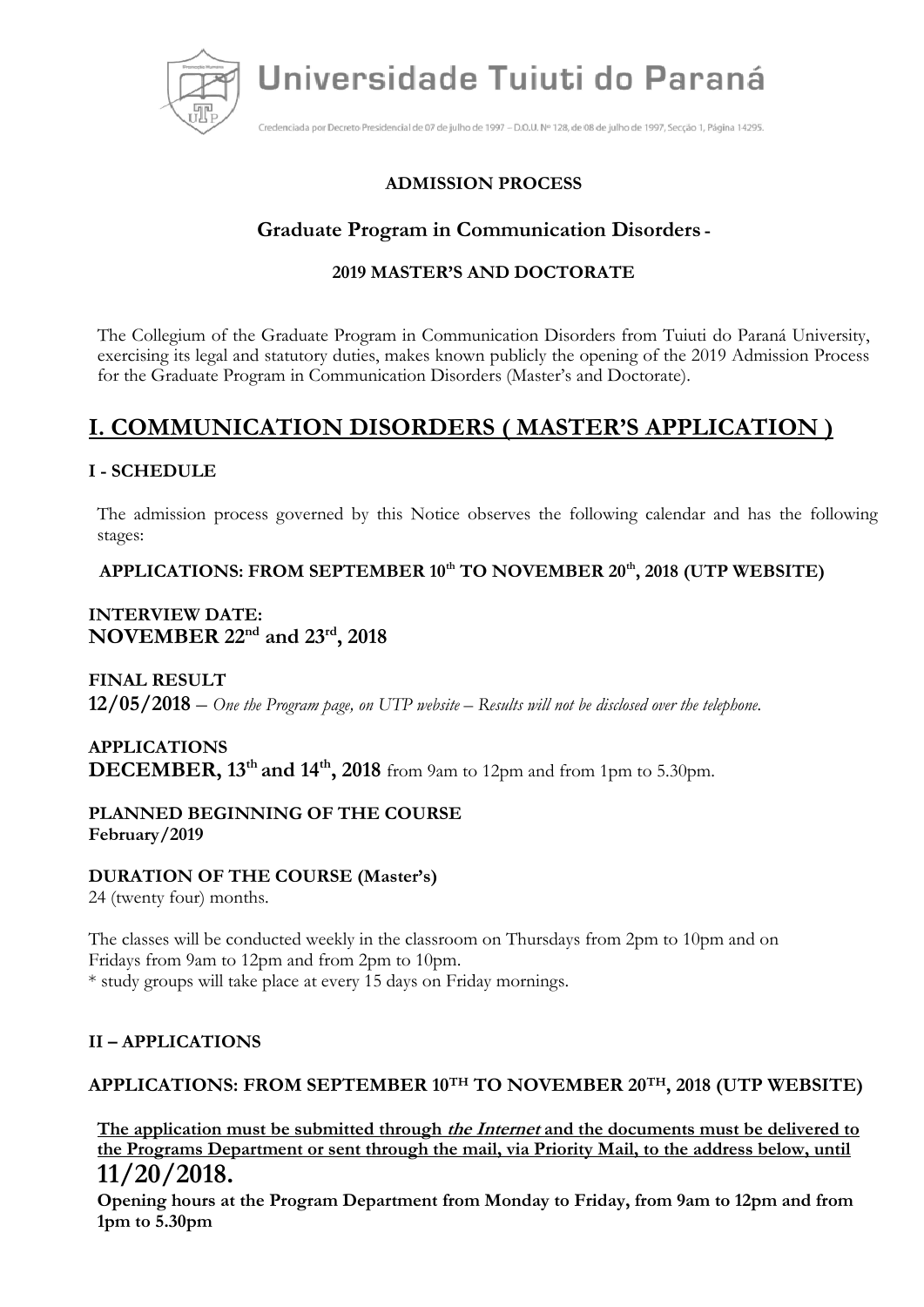

Credenciada por Decreto Presidencial de 07 de julho de 1997 - D.O.U. Nº 128, de 08 de julho de 1997, Secção 1, Página 14295.

#### **LOCATION:**

TuiutidoParanáUniversity - SydneiLimaSantosCampus -SLS(Barigui) Graduate, Research and Extension Pro-Rectory –PROPPE Graduate Programs Department - *Stricto Sensu* Rua Sydnei Antonio Rangel Santos, 245 - Santo Inácio ZIP CODE 82010-330 - Curitiba – PR Telephone: (41) 3331-7706 e-mail: [mestrado@utp.br](mailto:mestrado@utp.br)

## **DOCUMENTS FOR MASTER'S APPLICATION:**

1. Research paper draft, in printed triplicate, the research project structure model is available on UTP website at the Technical Rules session), with, at most, 7 pages, containing:

1a) Cover: applicant's name, title or research theme, Line of Research of the Program under which the research paper draft applies;

- 1b) Paper draft structure:
- Introduction: containing a review on the theme literature,

- Justification: the applicant must present their research intention, the theme's theoretical framework and justify the importance of the study to the area of Audiology and Speech, showing the relation between the Line of Research chosen and the proposed theme;

- Objectives of the Investigation;
- Methodology;
- Bibliographical references.
- 2. Application form duly filled;
- 3. Copy of the passport;
- 4. Copy of marriage/amendment certificate;

5. Certified copy of the Graduation diploma and educational history, duly certified, or the certified declaration of completion;

- 6. Curriculum Lattes in triplicate, being one of them documented;
- 7. 1 (one) recent photo of 3cmx4cm;
- 8. Payment receipt of the application fee;

9. Proof of address;

10.Proof of class entity registration. Omission situations will be analyzed by the Program Collegium. The applicants who were not selected must collect the documents submitted at the moment of application within 60 (sixty) days, after application. The documents which are not collected within the given time will be rendered useless.

#### **III. LINE OF RESEARCH**

- Diagnosis and treatment in hearing and balance
- Diagnosis and treatment in deglutition, voice, pain and orofacial motricity
- Language promotion in health and education contexts
- Hearing care health in the different cycles of life

#### **IV. OPENINGS**

#### **20 Openings**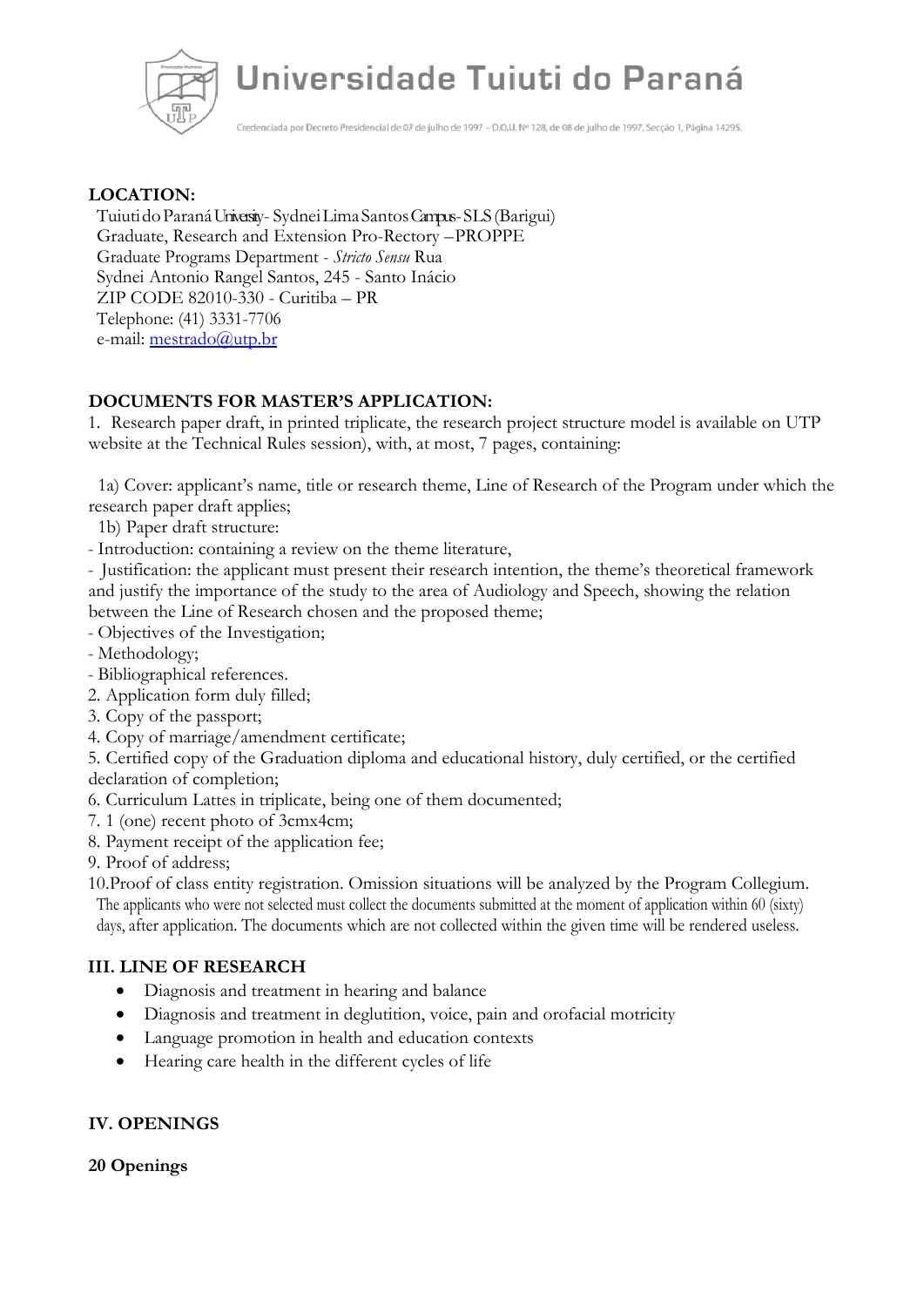

Credenciada por Decreto Presidencial de 07 de julho de 1997 - D.O.U. Nº 128, de 08 de julho de 1997, Secção 1, Página 14295.

## **V. INVESTIMENT**

**APPLICATION**

## **Application: EXEMPT**

#### **REGISTRATION**

The registrations will be held on **December13th and 14th, 2018** from 9am to 12pm and from 1pm to 5.30pm, personally at the *Stricto Sensu* Graduate Department.

#### **MONTHLY FEE**

30 installments of R\$ 1.772,00(one thousand seven hundred and seventy two reais). *\*Payments made until the 6th of each month will have a 5% discount. \*Special discount to former students ofUTP.*

## **PRAVALER LOAN**

For loan information and calculator, access the link: [http://www.utp.edu.br/formas-de-ingresso/credito](http://www.utp.edu.br/formas-de-ingresso/credito-estudantil/pravaler/)[estudantil/pravaler/](http://www.utp.edu.br/formas-de-ingresso/credito-estudantil/pravaler/)

# **II. APPLICATION FOR THE DOCTORATE**

#### **I - SCHEDULE**

The admission process governed by this Notice observes the following calendar and has the following stages:

#### **APPLICATIONS: FROM SEPTEMBER 10th TO NOVEMBER 20th, 2018 (UTP WEBSITE)**

## **INTERVIEW DATE: NOVEMBER 22nd and 23rd , 2018**

**FINAL RESULT 12/05/2018** – *One the Program page, on UTP website – Results will not be disclosed over the telephone.*

**APPLICATIONS DECEMBER 13th and 14th , 2018** from 9am to 12pm and from 1pm to 5.30pm.

**PLANNED BEGINNING OF THE COURSE February /2019**

**DURATION OF THE COURSE (Doctorate)**

48 (forty eight) months

The classes will be conducted weekly in the classroom on Thursdays from 2pm to 10pm and on Fridays from 9am to 12pm and from 2pm to 10pm.

\* study groups will take place at every 15 days on Friday mornings.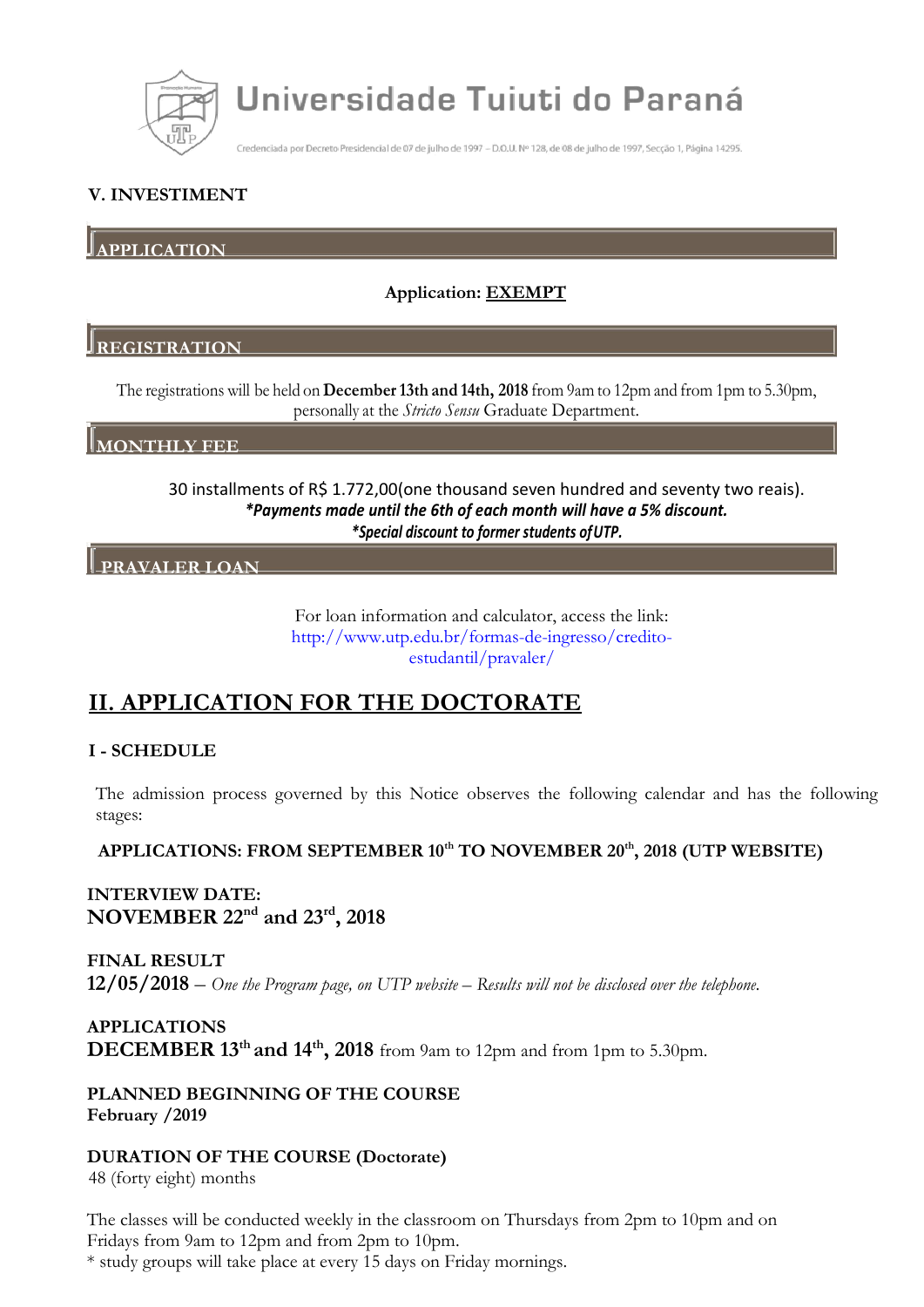

Credenciada por Decreto Presidencial de 07 de julho de 1997 - D.O.U. Nº 128, de 08 de julho de 1997, Seccão 1, Página 14295.

# **II - APPLICATIONS**

## **APPLICATIONS: FROM SEPTEMBER 10TH TO NOVEMBER 20TH, 2018 (UTP WEBSITE)**

**The application must be submitted through the Internet and the documents must be delivered to the Programs Department or sent through the mail, via Priority Mail, to the address below, until11/20/2018.**

**Opening hours at the Program Department from Monday to Friday, from 9am to 12pm and from 1pm to 5.30pm**

## **LOCATION:**

TuiutidoParanáUniversity - SydneiLimaSantosCampus -SLS(Barigui) Graduate, Research and Extension Pro-Rectory –PROPPE Graduate Programs Department - *Stricto Sensu* Rua Sydnei Antonio Rangel Santos, 245 - Santo Inácio ZIP CODE 82010-330 - Curitiba – PR Telephone: (41) 3331-7706 e-mail: [mestrado@utp.br](mailto:mestrado@utp.br)

## **DOCUMENTS FOR DOCTORATE APPLICATOIN:**

1. Research project in triplicate (the research project structure model is available on TUP website, at the Technical Rules session) with, at most, 10 types pages, containing:

1a) Cover: applicant's name, research title, Line of Research of the Program under which the proposal applies;

1b) Project structure:

- Introduction: containing a review on the theme literature,

- Justification: the applicant must present their research intention, the theme's theoretical framework and justify the importance of the study to the area of Audiology and Speech, showing the relation between the Line of Research chosen and the proposed theme;

- Objectives of the Investigation;

- Methodology;

- Bibliographical references.

1.Application form duly filled;

2.Payment receipt of the application fee;

- 3.Copy of the passport
- 4.Copy of the marriage/amendment certificate;

5.Proof of address;

6. Certified copy of the Master's Diploma. In case the applicant does not have it, they may submit a Certificate/Declaration of Completion issued by the Coordinator, or equivalent course authority. In such case, registration is conditioned, if approved, to submission of the Diploma;

7. Certified copy of the Master's History;

8. Curriculum Lattes (www.cnpq.br) in duplicate, being on of them documented;

9. 1 (one) recent photo of 3cmx4cm;

10. Proof of class entity registration. Omission situations will be analyzed by the Program Collegium;

11. Proficiency/sufficiency certificate in foreign language obtained through a competent institution, which must be submitted at the time of application. The evaluation committee will issue an opinion on its acceptance. Proficiency on a second language, chosen by the applicant, will be required, which must be completed until conclusion of the Course;

12. 2 (two) letters of recommendation from specialists in the field.